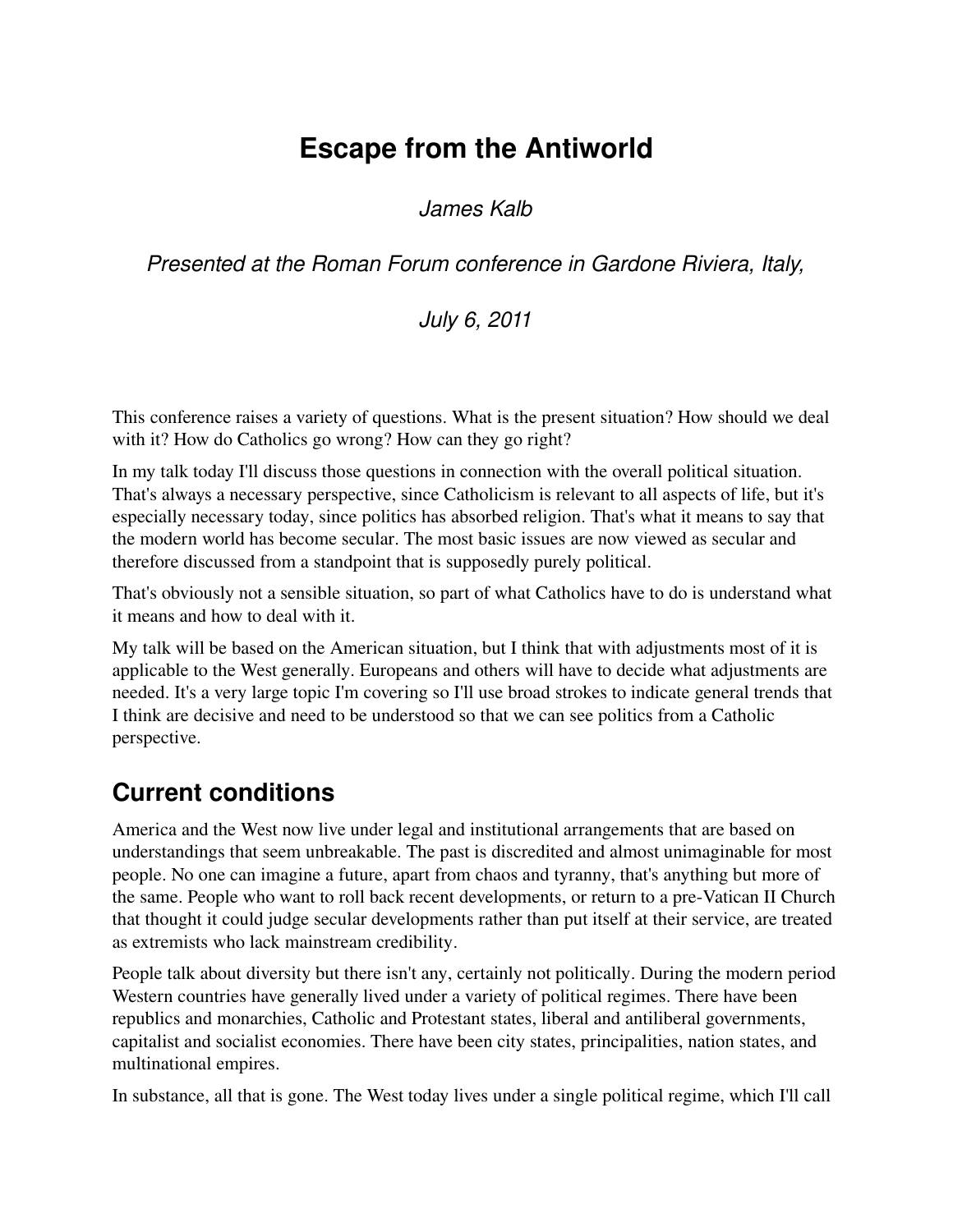managerial liberalism, that combines strong democratic claims and an emphasis on individual choice on the one hand with domination of social life by experts, functionaries, and commercial interests on the other.

All mainstream schools of thought, the supposedly religious as well as the supposedly secular, have been transformed into systems of support for that regime's basic principles. If you don't like democracy, diversity, or choice, or you don't trust the experts, there's something wrong with you. And if you think there's an authority outside the regime—outside the voters, experts, administrators, and market—that could call it in question and even at times override it, you're a fanatical extremist.

The managerial liberal regime is thought applicable not just to the West but to the whole world. Institutions working to extend its reach include the EU, NATO, the World Bank, the World Trade Organization, and organizations promoting what are now called universal human rights. They also include mainstream religious organizations. I attended a wedding not long ago at a very pretty Episcopalian church (what non-Americans would call an Anglican church) in small town America. On the walls, instead of the Stations of the Cross, they had the Stations of the United Nations Millennium Development Goals.

### **Sources**

What's going on? Why the uniformity, crusading spirit, and insistent perverse orthodoxy in an age that supposedly opposes crusades and believes in diversity?

### *Historical*

Part of the answer is that upheavals caused by war and other events that seemed to demand a strong unified response have made politics, or at least the administrative machinery of the state, more all-encompassing. Those events have led to destruction of whatever interferes with efficiency or central control: local differences and traditions, the habit of treating most things as essentially nonpolitical, and respect for goals other than uniformity and effectiveness.

Another development has been the narrowing of political choices as one possibility after another has supposedly been discredited. The First World War meant an end to traditional and multinational monarchies, the Second to any serious European Right and any strong conception of national sovereignty.

The two wars were followed by prosperity, TV, cheap jet travel, globalized markets, the contemporary welfare state, and the continued industrial organization of the whole of life at the expense of local and domestic arrangements. People today eat at McDonalds, children grow up in daycare, and local establishments have been replaced by chain stores and the Internet. Those tendencies have combined to turn more and more of us into cogs in organizations and immerse us all in a universal consumer society that combines commercialism and bureaucracy.

The world wars were also followed by the Cold War. As a modern war, the Cold War centralized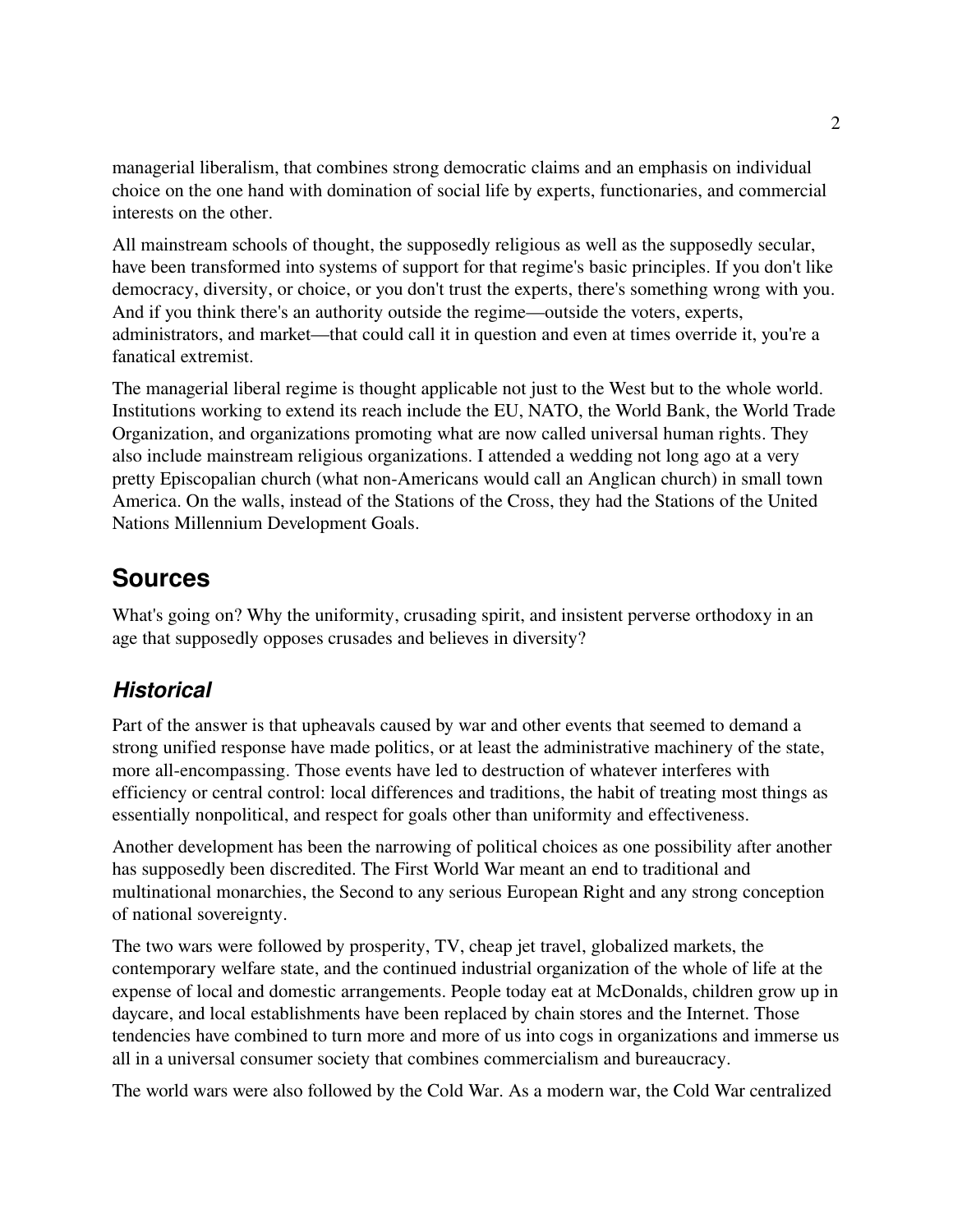social life and increased government power, and as a struggle of ideas, it made Western thought more single-minded and ideological. Western governments became accustomed to social management and grand universal principles. With the collapse of Soviet communism, the last remaining nonliberal form of modern political life, governments with time and energy on their hands were free to follow those tendencies without external check.

### *Intellectual and spiritual*

So much for historical background. That background is important, but absolute dominance by a single view is not likely to be a matter of particular chance events. In social matters, disturbances like wars mostly accelerate tendencies that already exist. The state of the West today is the outcome of principles that have long been guiding events, principles that have turned out to require official suppression of many things that have always been basic to human society religion, cultural particularity, even the distinction between the sexes.

But what are those principles and why are they important enough to sweep away all past forms of society? The answer goes to basic matters. Our current public order claims to separate religion and politics, but that understates its ambitions. What it wants to do is liberate public life—and eventually, since man is social, human life in general—not only from God but from nature and history. Order and purpose are to be treated as free human creations rather than innate features of reality. Until that happens, neither thought nor action will be free.

The intended result is an increase in human freedom and, through modern natural science, an increase in the usefulness and certainty of human knowledge. The actual effect is that our interpretation of the world, and therefore knowledge and the realities we are authorized to take into account, become social constructions. The world becomes what those with social power make of it. Politics becomes everything. Reason, reality, and individual conscience or conviction, which were supposed to be the guiding principles, disappear as independent standards.

The consequence is that liberal modernity becomes totalitarian. Every social order requires an authoritative view on life, death, and other basic matters so it can make decisions that have to be made. Today's secular Western public order claims the right to decide those issues on its own. It thus claims religious authority. If you want to know the meaning and value of life and death, you look at the political order and its authorized interpreters. That is what is behind, for example, the abortion decisions.

That is why I'm talking about specific aspects of supposedly secular politics at a conference on Catholicism. Politics has become religion. Man has made himself God, and politics is the authoritative expression of his mind, will, and spirit. We are living, at least publicly, not in the real world made by God, nature, and history, but in an antiworld created by human will.

# **Liberalism**

Liberals sense on some level that there is a problem. That's why they're obsessed with Naziism. They've noted that modern politics has a natural tendency to slide into unlimited tyranny. That's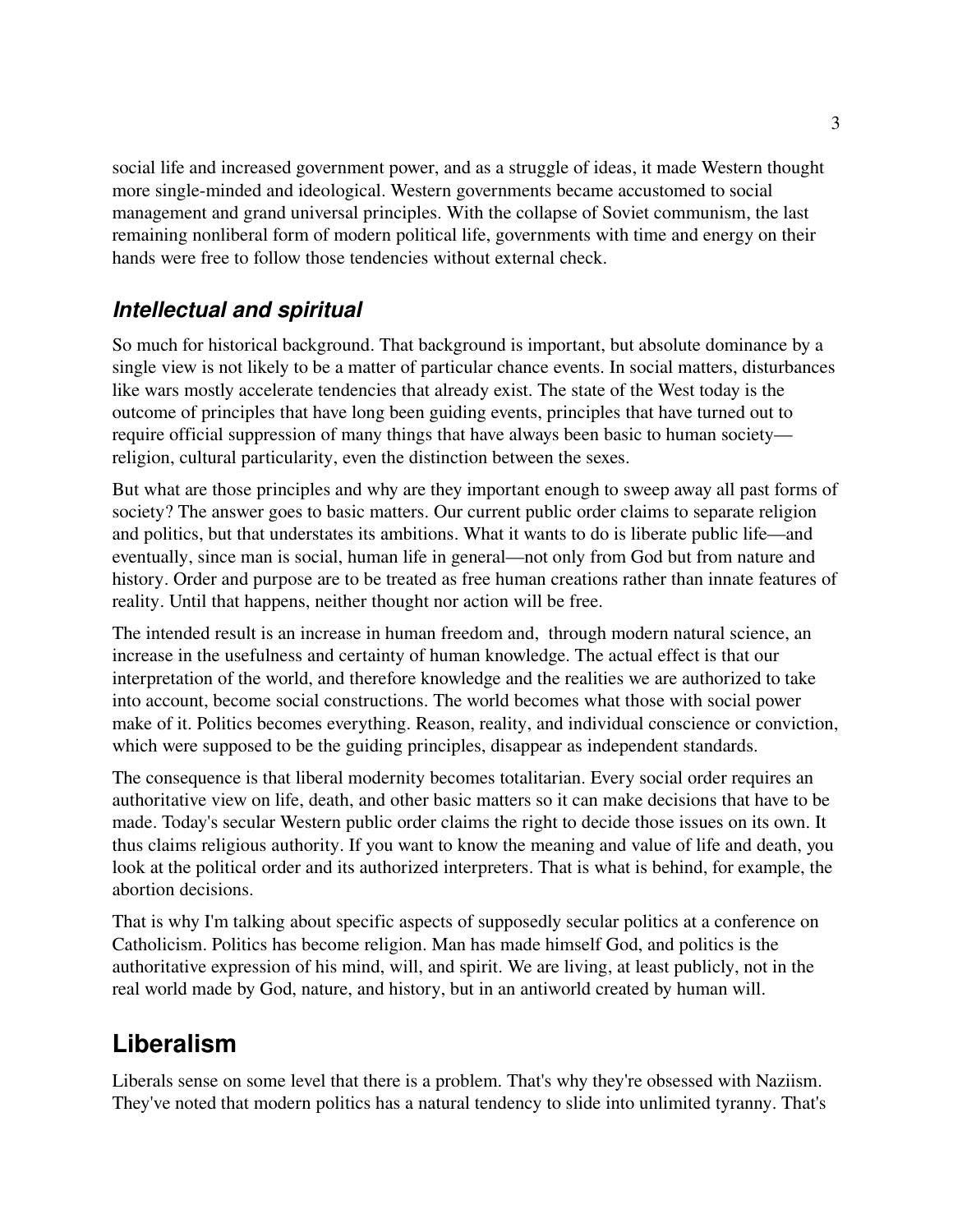also why they're obsessed with pluralism, tolerance, rationality and so on. The modern tendency to reduce everything to power and will threatens those things, so the strongest measures are justified to preserve them. The problem, of course, is that strong measures not limited by transcendent principles themselves become tyrannical. The cure becomes the disease.

The liberal view is quite rational given basic principles characteristic of modernity. People believe that wanting to do something is what makes it worth doing. They view the good as the satisfaction of preferences simply as such. In addition, all preferences, and all actors, are equally preferences and actors, with no higher standard to say one is better than another. It follows that they all deserve equal treatment, so each has an equal right to satisfaction.

On such a view, the uniquely rational approach to social order is to treat it as a sort of machine a soulless technically-rational arrangement—for maximizing equal satisfaction of preferences. Politics becomes social technology. That view is the basis of the current Western public order. It's what—in effect if not in so many words—is taught in the schools, what respectable mainline religion says, and what social policy and serious public discussion is based on.

The contemporary liberal order claims it is neutral and accommodates a very wide variety of religious and philosophical views. In fact, it is an order like any other, and insists on practical compliance with a particular view of the world. In that view, for all practical purposes, there is no God and no objective moral order, just atoms, the void, and human subjectivity. The only meaning things have is the meaning we give them. As a result, there are no intrinsic natures or goods. Nothing has an essence or natural goal or reason for being, everything's just a resource to be used for someone's purposes.

Under such circumstances, there's no substantive reason apart from personal taste to choose one goal over another. So what we get as a public standard is the abstract logic of liberal morality. In that view good conduct is not about choosing what is good but choosing freely and allowing others to do the same. Morality becomes a formal system that has nothing to say about how to live but only tells us how to keep out of each other's way so we can all pursue whatever goals we prefer.

That sounds like a principle of freedom. In fact, it's an infinitely expansive principle that in the end limits very narrowly what is permissible. In the liberal view, private hobbies and indulgences are OK, since they leave other people alone. So are career and consumption and expressions of support for the liberal order. You can be a liberal yuppie all you want, it maintains the system and falls in line with its goals. What is not OK is harboring—let alone putting forward and acting on —any ideal of how people should understand life and their lives together that's at odds with the liberal one.

Such ideals affect other people, if only by affecting the environment in which they live, and the fact they affect that environment in a non-liberal way makes them intrinsically oppressive. If you say "hooray for the traditional family" or "Islam has some basic problems" you're being oppressive, because you're helping construct an environment that disfavors some people and their goals. In the end, the contemporary liberal state feels compelled to put an end to that kind of oppressiveness.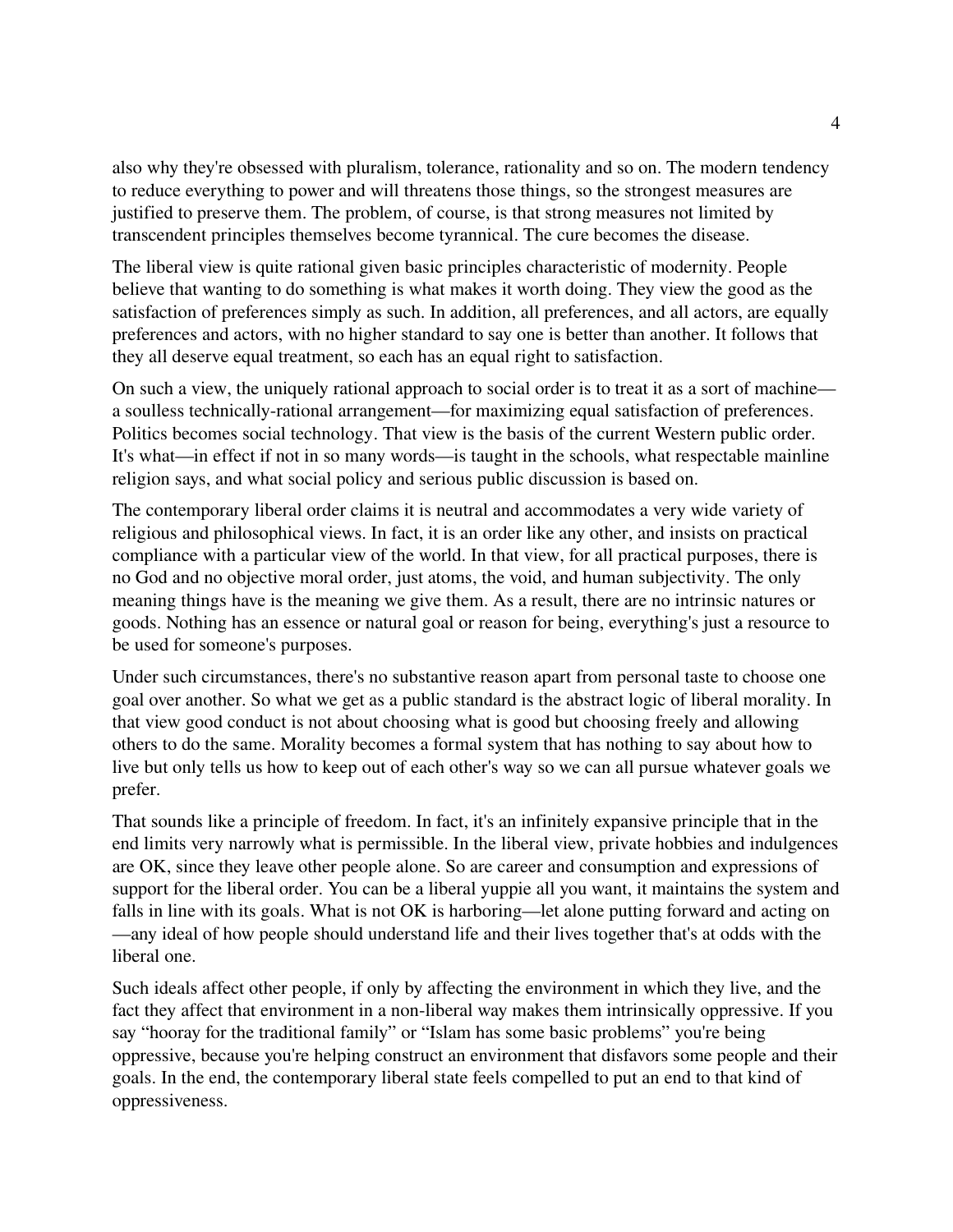What's not allowed in liberalism is taking seriously the things people take most seriously. You're allowed to accept various theoretical beliefs and spiritual practices, you can say you're a Catholic or Muslim or Odinist or whatever, but whatever you mean by that has to be practically consistent with the liberal view. In effect, that means that you have to accept that such views are a matter of personal taste.

The problem with that limitation is that man is a social and a truth-seeking animal. What matters most to him is what orders human relations and what is most real. So requiring him to treat something like Catholicism as a matter of personal taste means insisting he accept that at bottom it doesn't matter much. It becomes an optional self-help system that's legitimate to the extent it makes him a happier cog in the machine but has no substantive content of its own that can be allowed to matter.

Those who reject liberal limitations on permissible belief are treated as dangerous cranks and excluded from public discussion. The arguments are obvious. The established system is based on equal freedom and technical rationality. People who oppose it must be against equality, freedom, or both, so they're oppressors. Or maybe they're against technical rationality, so they're antiscience. They're irrational in any case, since the dominant view is based so directly on reason. So why should anyone listen to them? Why shouldn't they be shut up as a public nuisance and possible danger?

We're all immersed in such attitudes, simply by living in the world today. It's very hard to avoid being affected by them and even accepting them to some degree. We need to understand them and keep in mind how they work so that we can overcome them.

# **Internal conflicts**

Not surprisingly, there are problems with the outlook I'm describing.

For starters, there are conflicts built into the idea of making equal freedom—which, in a managerial liberal state, is the same as equal satisfaction of preferences—the highest goal. If individual preference is supreme, whose preferences win when there are differences that can't be reconciled? Also, how does freedom relate to equality? How does either relate to efficiency which is what maximum preference satisfaction amounts to—or to managerialism—that is, to the view that expert functionaries ought to tell everybody what to do? Those things are all supposed to go together, but some of us have doubts.

# *Opposing parties*

How such questions are answered depends on who you ask. For people who like action, the obvious implication of making maximum preference satisfaction the supreme good is unlimited pursuit of career, power, and money in a sort of competitive free-for-all. Individual choice is good, we're all equally actors, and every desire has a right to satisfaction, so let everyone do his own thing and go for everything he can get!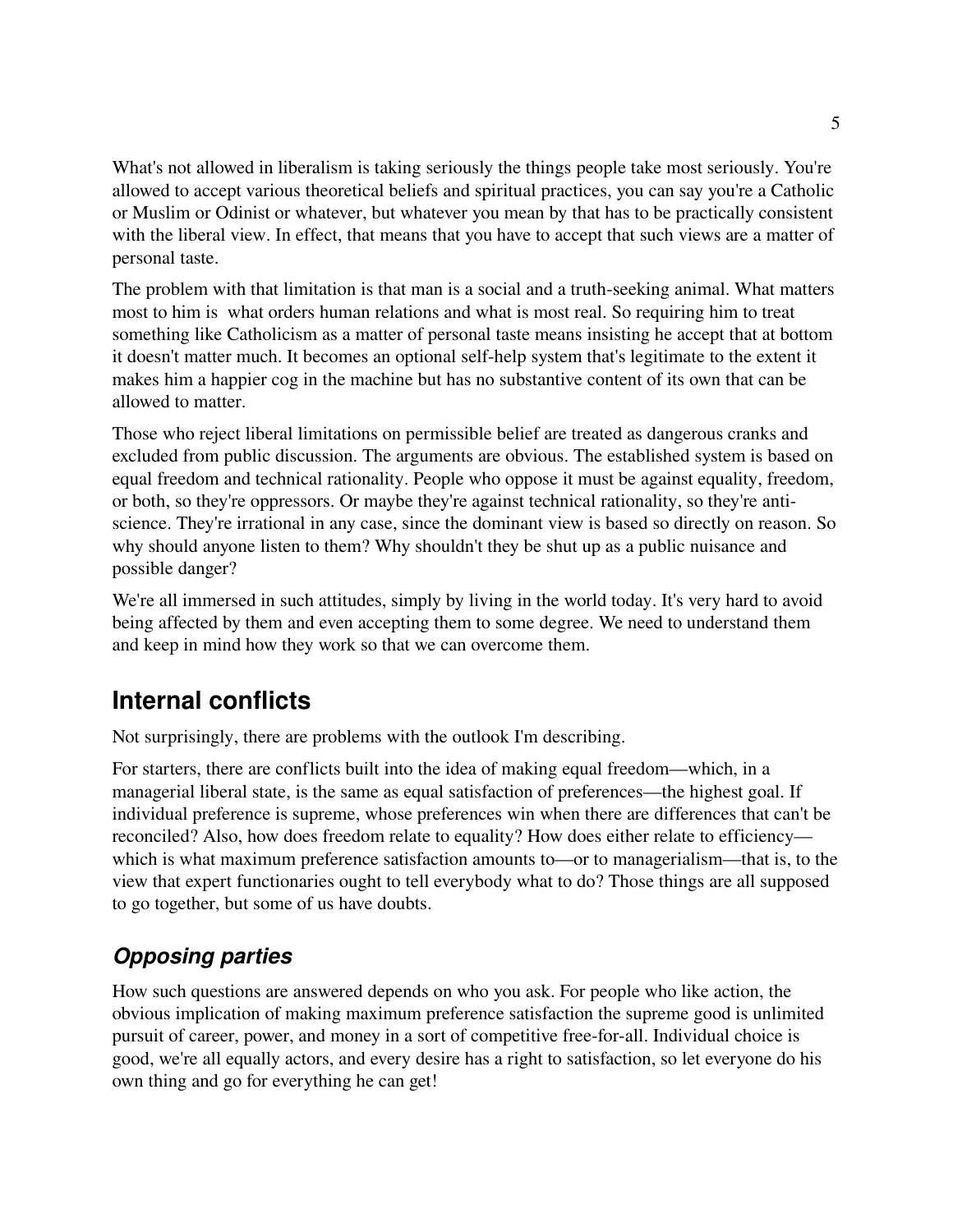As stated, the view's more purely individualistic than people like. To be salable it has to take the social aspect of life into account. The way it does that is by extending the preference for outwardturning action to the action of the community as a whole. Just as each of us "goes for it" in everyday life, our country should "go for it" in international relations. The result is mainstream American conservatism, which favors markets, entrepreneurs, and minimal regulation at home, and cheers on the American team abroad in its attempt to spread the American way of doing things everywhere.

That view is egalitarian in its way, in the way competitive sports are egalitarian. We are all equally free to enter the competition, and the rules are supposed to be neutral and reward those who compete best. It encourages economic activity, and it's consistent with the project of extending the liberal order globally. Nonetheless, it doesn't please everybody, even among the people who run things. In particular, it doesn't please experts, officials, and explainers, who are enormously influential in a complex, bureaucratic and highly technological society like our own.

This second group of people is less interested in action and acquisition than in comprehension and control. The latter two go together today, since modern thought is anti-contemplative: as we said, it views order not as intrinsic to the world but as something we put into the world. That view makes knowledge a kind of control. The experimental method and the technological outlook tell us, after all, that to understand something is to put it in an order that enables us to make things happen.

The result of that understanding of knowledge is that those who pursue knowledge merge with those who pursue power. The two get together and try to put the world into an order that can be controlled, the simpler and more effective and manageable the better. The ideal is a universal system of social management run by expert functionaries that secures and fine tunes maximum equal preference satisfaction. Think of the EU writ large.

To create such a system, human society must be simplified and centralized. That means, among other things, limits on enterprise and competition. If everyone "goes for it" and we leave it at that, some people will be left behind and chance will play a very large role. So everything must be controlled so wins and losses can be limited and distributed rationally. A managed system also rules out unilateral foreign interventions, which don't fit into a world run by experts and legal procedures.

For those reasons this second group is at odds with the first. So within the present political system there are two parties: right liberals, who in America are called conservatives and like the competitive free market and a venturesome foreign policy, and left liberals, who in America are called liberals and like international law and the politically correct redistributive welfare state.

Political disputes today mostly have to do with the struggle between those two parties. The first favors actors and doers, the second experts and officials. With that contrast in mind, the first party often gets its way in practice—the big bucks often end up going to the big guys—even though the second is stronger in the world of theory and public discussion.

The struggle between the parties is real, because it is based on opposing interests and points of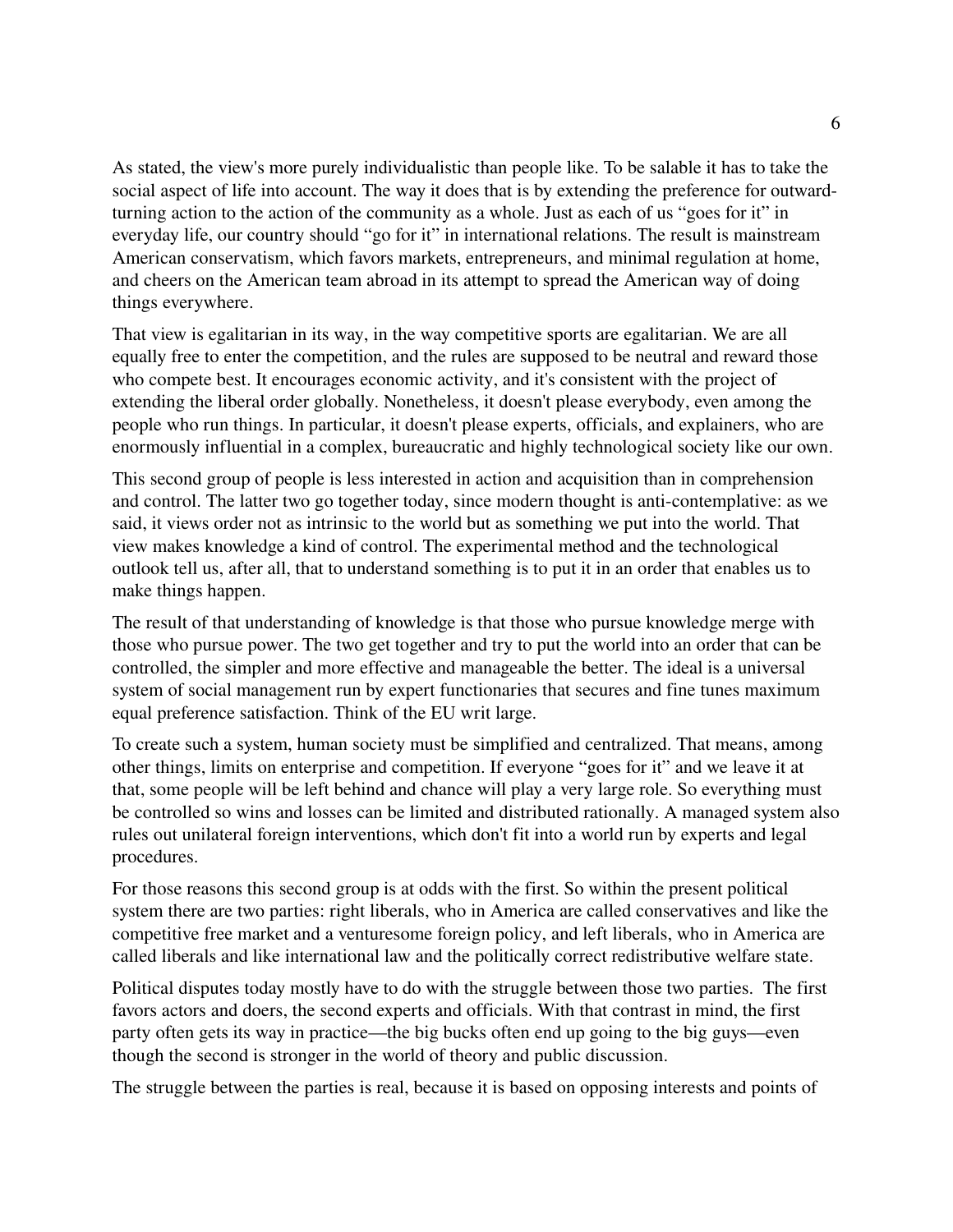view regarding life and the world, but it is also limited. From the standpoint of ultimate standards, the two parties are not very different. Both are secular, and accept equality and preference satisfaction as ultimate standards. The difference is one of emphasis: left liberals emphasize equality and security, right liberals opportunity and effectiveness.

I'd add that the two are mostly the same kinds of people. Their personal and professional interests are similar. They are ambitious professionals who go to the same schools and identify with their peers and superiors rather than the people generally. Left liberals claim to be disinterested egalitarians, but they are as much concerned as right liberals with making their way in the world. Right liberals talk about economic freedom, but like the left they are mostly experts and managers who are happiest with a controlled overall system.

The result is that in the end the two are not far apart on policy. Left liberals accept the market, right liberals accept extensive government intervention in economic and social life, and both accept American empire. Hence present-day political stagnation. We're ruled by two parties that don't differ that much and aren't likely to change, since they correspond to basic complementary aspects of the regime.

#### *The people*

So much for the people who run things. What about the rank-and-file, the workers, voters, consumers, and housewives who aren't high level managers, experts, entrepreneurs, officials, or explainers? They have serious disadvantages. As the rank-and-file, they are not particularly rich, qualified, competitive, or well-placed. That gives them limited political influence in an extensive, dynamic, and technically complex society that aspires to a general system of social management. Their numbers carry some weight, but it's hard for a disorganized mass of people with a sporadic interest in public affairs to compete with pros who are always on top of the situation.

Under left liberalism, which is especially strong in Europe, such people are managed and looked after, but nobody who counts takes their views seriously. In America, where right liberalism has more influence, they mostly tend to drop out of sight as a separate class. Americans think of their country as a free, democratic, and classless society in which individuals make a difference, the actions of the government are actions of the people, and everyone can be whatever he wants to be. Such views make it difficult to see rulers and ruled as distinct and opposed. That is why people who complain about "elites" or "the system" are considered a little crazy, and if the people in general feel estranged from government the accepted conclusion is that there's something wrong with the people in general.

A further disadvantage the people have is that their way of life has been disrupted by commercialism, industrial organization, the welfare state, and political correctness—that is, by the various efforts to replace traditional institutions and abolish traditional distinctions. People who run things don't like social conservatism. Family, religion, particular culture, and local autonomy resist external supervision and control. They go their own way on principles that have nothing much to do with maximum equal preference satisfaction, so they get in the way of the project of constructing a rational system of justice, freedom, and prosperity. So they have to go,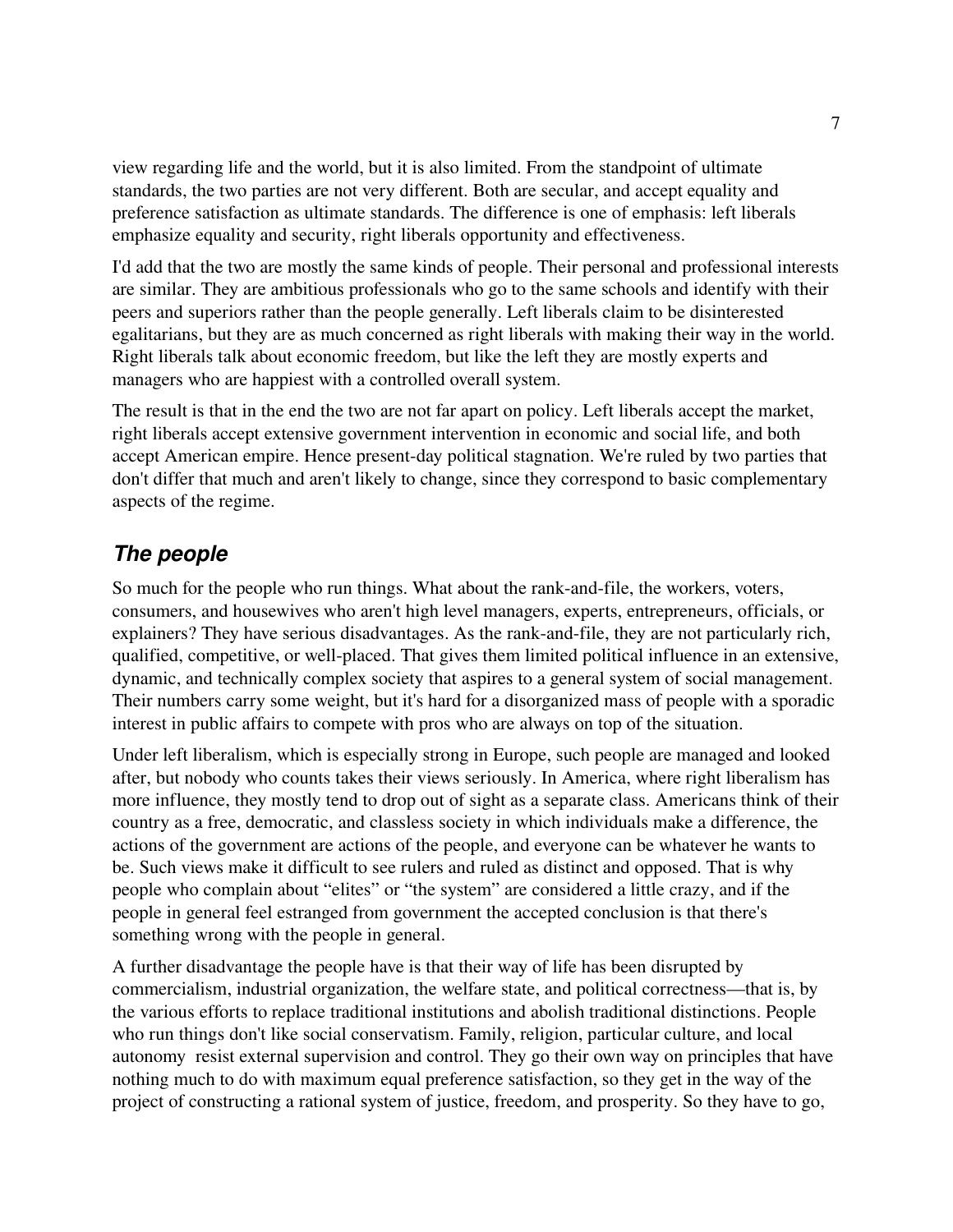except where they can be converted into consumer goods and lifestyle accessories, or—in the case of religion—into self-help systems or ways of spiritualizing liberalism.

The effect of such tendencies is that ordinary people become more and more like a proletariat without significant part in public life or effective institutions of their own. The way they live goes downhill. Family life disintegrates. Religion turns into mush. Neighborhoods become less neighborly. Electronic entertainment propagates ever cruder habits and attitudes. Employment ties loosen as globalization puts jobs constantly in play and multiculturalism weakens common loyalties and understandings in the workplace.

In spite of it all the people mostly support the two parties, although with less and less enthusiasm. Those who like action support right liberalism, those who like looking after people and keeping everything tidy support left liberalism. The alternatives, after all, are cynicism, resentment, indifference, and apolitical self-indulgence. Some people protest at Tea Parties or pursue conspiracy theories, but they rarely get anywhere, and when they do their victories get reversed. Most people go along with what's going on, pursue their private interests, or sit on the sofa and watch TV.

The people who run things don't object to that state of affairs. An inert and ineffectual people won't get together and cause trouble, and they provide consumers for business, clients for government, and a compliant workforce. If their way of life is getting cruddier, that shows there are lifestyle liberties. If family life falls apart, that means men will be less demanding and women more available to employers. It also means that children won't pick up backward ideas at home because they will be brought up by TV, the government, commercial enterprises, and each other. And if women don't have children, men drop out or become anti-social, and young people grow up self-centered and nonfunctional, that just shows that bureaucratic controls are needed or market incentives have to be fine tuned. Yuppies don't have most of those problems to the same extent, their career aspirations keep them disciplined, so if the people have personal issues why don't they all become yuppies?

### **Fundamental weaknesses**

That seems to be where we are. Things have taken a basically wrong turn. Liberal modernity tries to turn the world into a machine for manufacturing satisfactions, but we aren't satisfied. Whatever its defects, we'd rather live in a world than an antiworld, especially when the defects of the antiworld are even worse.

So what do we do about it? Luckily, the system has weaknesses that go deeper than the conflict between liberals who like enterprise and liberals who like experts and administrators.

When liberal modernity insists that the good is the preferred, and the world—at least for practical purposes—is atoms, the void, and human subjectivity, it leaves out some basic things. It leaves out Catholicism, of course, but it also leaves out tradition, common sense, and any reasonable understanding of natural law—that is, any reasonable understanding of the innate nature and tendency of things.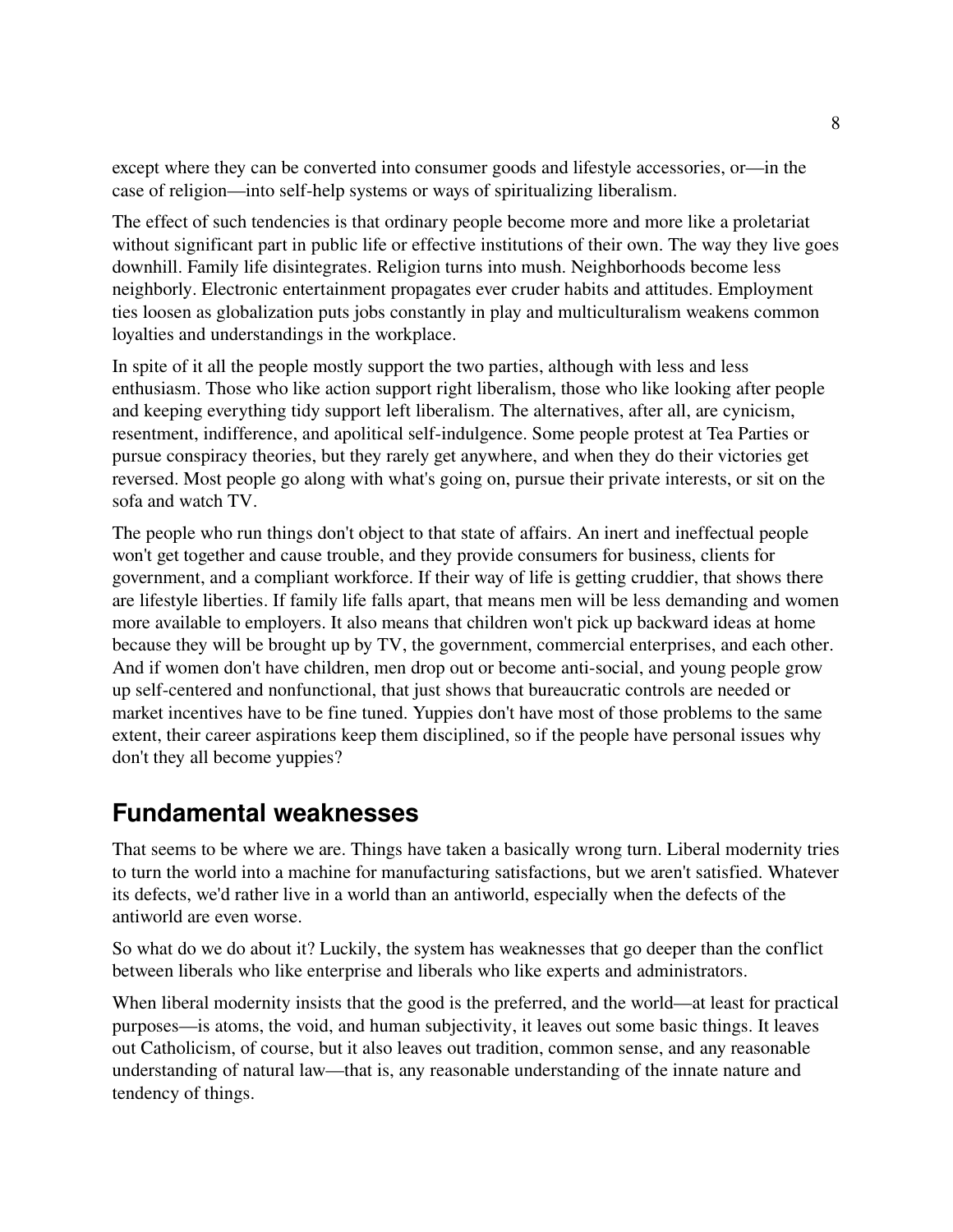Liberal and modern opposition to Catholicism is open and obvious. Tradition gets some praise, at least in America, but the praise is for liberal traditions that eradicate more substantive ones like understandings of the family. Common sense hardly gets mentioned. It has to do with customary ways of thinking that have no authority or even legitimacy in a world that rejects "prejudices," "stereotypes," "deeply rooted social expectations," and other legacies of a discredited past. As for natural law, the liberal and modern view is that men, actions, and things don't have an innate nature, they're just raw materials that we can use for whatever purposes we want. To think otherwise is narrowminded and even bigoted.

From the standpoint of liberal modernity, a basic problem with Catholicism, common sense, and so on is that they take into account everything man has ever thought and experienced. That means they provide a reality check that threatens the sole authority of economic and bureaucratic rationality and the will as the supreme standard of value. That makes them intolerable. The conflict can only get worse, since liberal modernity is progressive and therefore increasingly intolerant. Whatever it can't remake in its own image it excludes as oppressive and irrational and eventually tries to destroy.

### **What to do?**

So how do you deal with a society that declares itself exempt from judgment by any standard but its own, and denies not only Catholicism but tradition, common sense, and natural law—that is, the idea that things have their own nature and meaning apart from political decisions?

It's tempting, but we can't just try to ignore it. We're immersed in it, and it affects us, so we have to understand it for our own preservation.

Also, we are concerned with other people, and people start with what they've been told. If something seems wrong they look for something better, but they want the changes to be as minimal as possible. So to deal with modern people we have to understand the problems within the modern world that they can recognize as problems—as moderns, as liberals, or simply as human beings—and be able to show what the implications are.

It's a difficult process. People don't want to deal with basic issues. They drag their feet and try everything they can before making a radical break from what they already accept. There's no magic way to change that, so we need to understand what things people accept that contain the seeds of something better, and keep trying to push the argument to the next level.

### *Seeds of the logos*

But where do we find something to start with in the modern world? In antiquity the seeds of the logos, as apologists called them, were everywhere, from popular beliefs to the central doctrines of the mostadmired thinkers. When Paul addressed the Athenians he was able to appeal to Greek religion and the Greek poets.

Modern times are less innocent. The views taught in the schools and presented on TV reject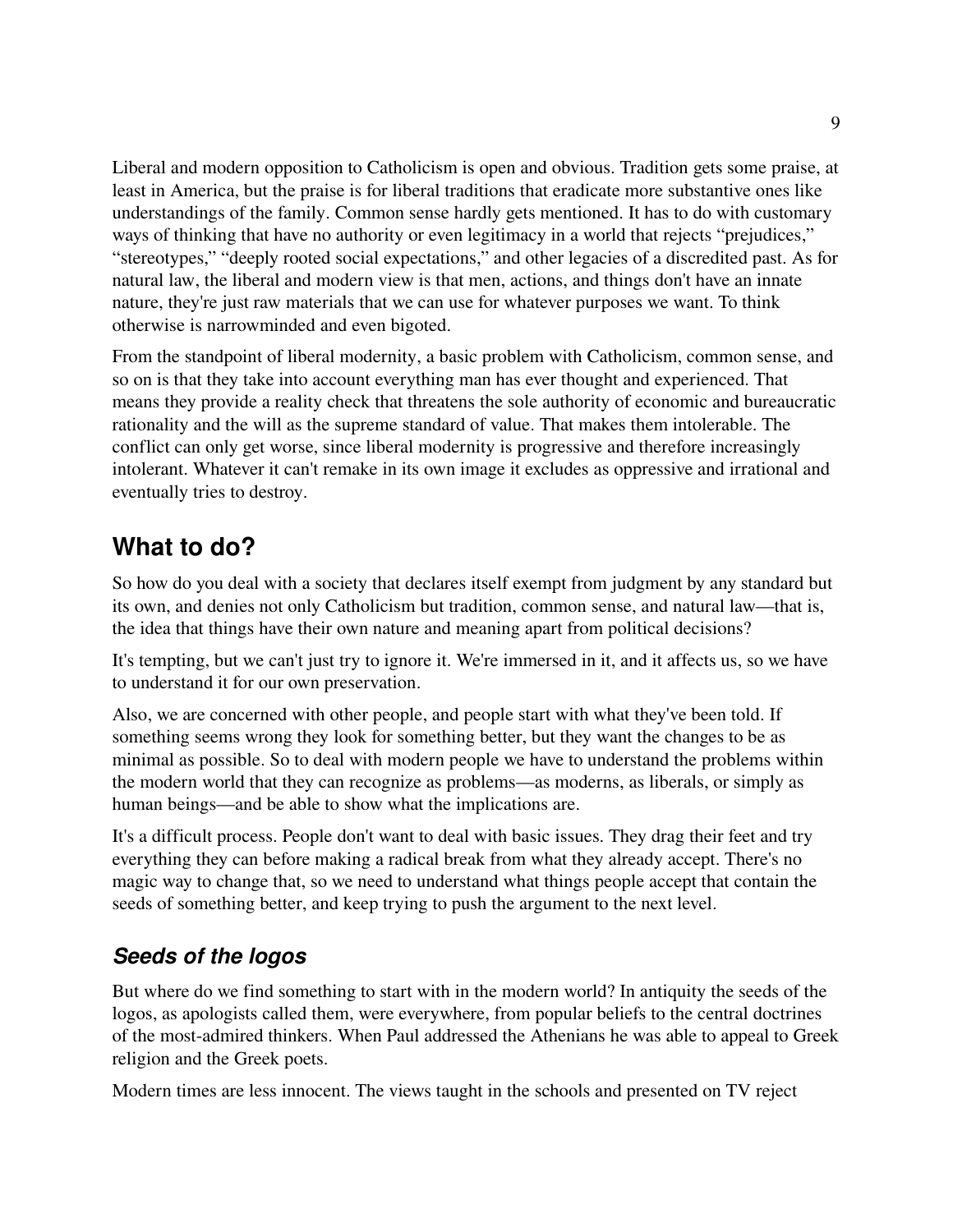Christianity, tradition, common sense, and nature, because it's thought that doing away with those things is liberating. The seeds of the logos are nonetheless present all around us, since they are present in everything that exists, but hidden in features of everyday life that are denied, ignored, or misunderstood, and in rebellions against liberal modernity.

#### *Everyday life*

Let's start with everyday life.

Liberalism modernity is parasitic. It emphasizes reason and freedom, but is basically at odds with them and with the coherence of personal and public life. It can exist only because it is incomplete.

In particular, it needs common sense, natural law, and the Christian and cultural heritage of the past, all of which it rejects, to function at all. Reason requires belief in a world that has order and meaning independent of our purposes. Applying reason to concrete situations requires a commonsensical grasp of the nature of things that tells us what they are and what they are for. Public and private life require restraint and loyalty, and therefore willingness to make sacrifices for the sake of higher goods in which we all participate and that make us what we are.

Aggressively radical forms of modernity like fascism and communism crashed and burned because they pushed their principles too hard. Liberalism feels its way step by step. In the long run it too will destroy itself, because it puts the will first, so that reality eventually comes to seem an intolerable restriction. People understand that on some level. Our job as Catholics is to develop that understanding, make it more explicit, and push it farther.

An obvious example, which is generally recognized within the Church, is issues related to family life. Family life is based on nature, it's molded by history, and it's oriented toward God, if only because man is oriented toward God, and family life is basic to how he lives. Liberal modernity doesn't want to hear about any of that, so it can't make sense of family life. So it tries to minimize it or turn it into something else like contract or personal fulfillment. That's why it's such a point of contention today. The liberals seem to win all the arguments, because the appeal to freedom and equality always wins, but there's obviously something wrong somewhere. Our job is to make it clearer where that is. So far Catholics have failed to do so. The reason, I think, is that we have treated the issues too much in isolation, without tying them to a general vision of social life and the world generally. That will have to change.

#### *Rebellion*

The radical defects of the modern world make rebellion against it inevitable.

The liberal world or antiworld is defined by rebellion against God, nature, and history. Thieves fall out, rebels even more so, so every part of the liberal world is in rebellion against every other part. People know that the present setup doesn't make a lot of sense. That's why there's no such thing as the party of order today, and the great political slogan is "change."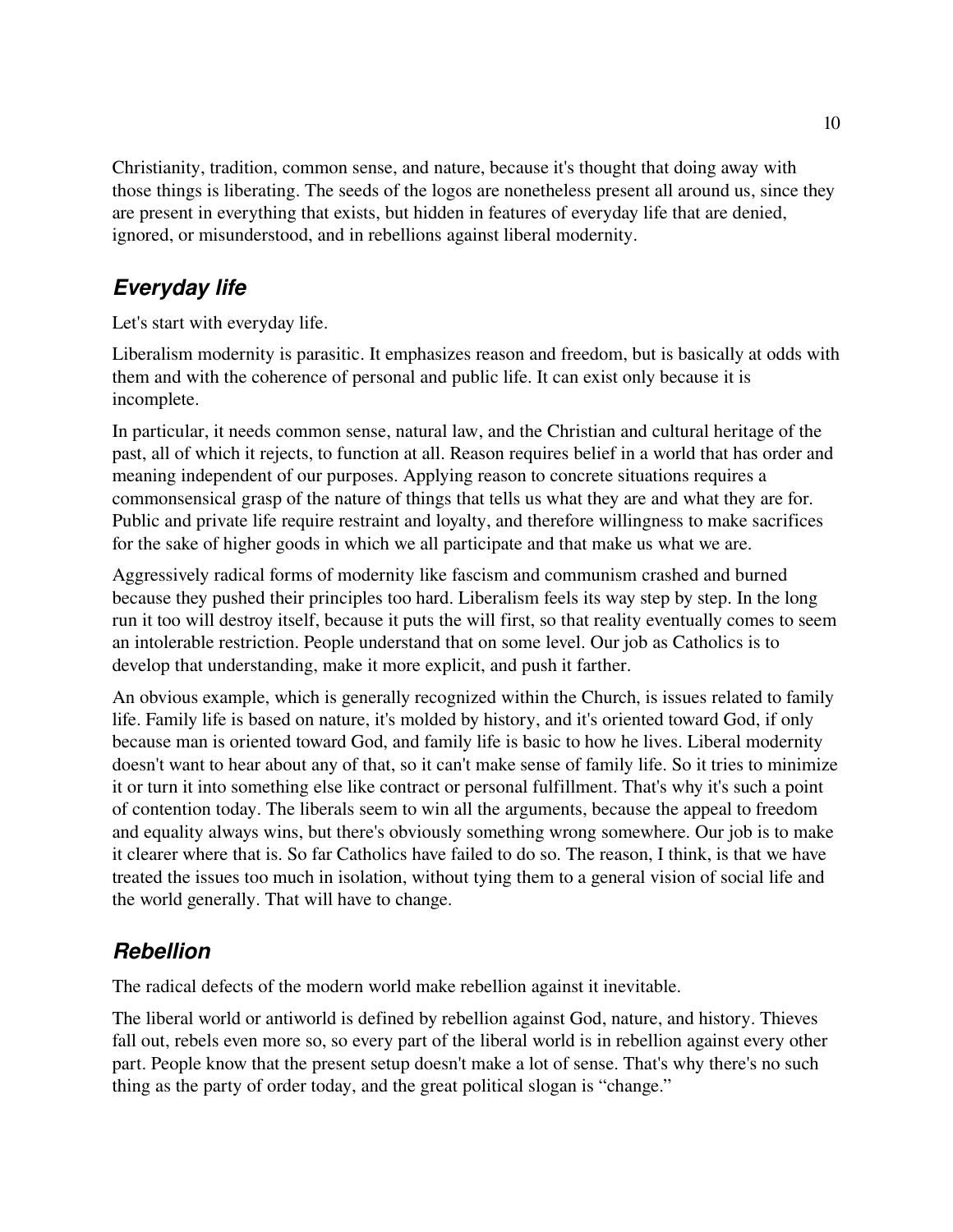All present-day political movements are rebellions of one sort or another. Left and right liberals define themselves by rebellion against each other and against the system as a whole as it actually exists. Left liberals rebel against the greed and love of dominion unleashed by the liberation of the will, right liberals against the smothering system of petty restrictions created by the cult of equality and the expert. What keeps the two together is their common interest in maintaining a system that gives them both a place and enables them to advance their goals.

The people rebel against both parties. They know there's something amiss, and don't see why they should take what they're told at face value. They're told they're in charge but they're not, and that they're free, equal, and happy but that's not so. What keeps them mostly on board as a practical matter is their natural tendency toward loyalty, their lack of definite leadership, organization, and vision, and the advantages of sticking with a going system.

All these rebellions make some sense because they're all aimed at illegitimate authority, and they're all based on recognition that something essential is lacking. They fall short though because they don't know what the right standard would be and what legitimate authority would look like. They are partial rebellions that can't succeed because they accept the basic assumptions of liberal modernity.

#### **Anarchism**

Popular rebellion against the ruling parties takes a variety of forms.

The left is traditionally the party of rebellion. It's hard for them to keep that up today, because principles that fundamentally oppose those of the left have mostly been purged from the public order, but some still make the attempt.

Modernity has turned out to mean liberation through compulsion. That doesn't make a lot of sense, so there has always been a faction of the left that wants a more absolute form of liberation. So rebellious leftists sometimes oppose government simply as such, because by definition it's unequal and unfree, and take up anarchism.

Anarchism doesn't have a coherent theory, structure, or goal, so the attempt can't go anywhere. It leads to funny costumes at anti-globalization protests but not a lot else. Its main effect is to strengthen left liberalism, because it demands a more absolute form of freedom and equality, and the political demand to realize the absolute always strengthens the party of bigger government. So it works against its own goals.

### **Populism**

Somewhat more coherent forms of rebellion are found on the right, the side that's defined by resistance to the progress of liberal modernity.

In spite of general political inertia ordinary people sometimes get fed up and rebel. The usual standard they adopt is how things look to them or what they remember from years gone by. For that reason populism—the pure form of popular rebellion—is normally conservative. The basic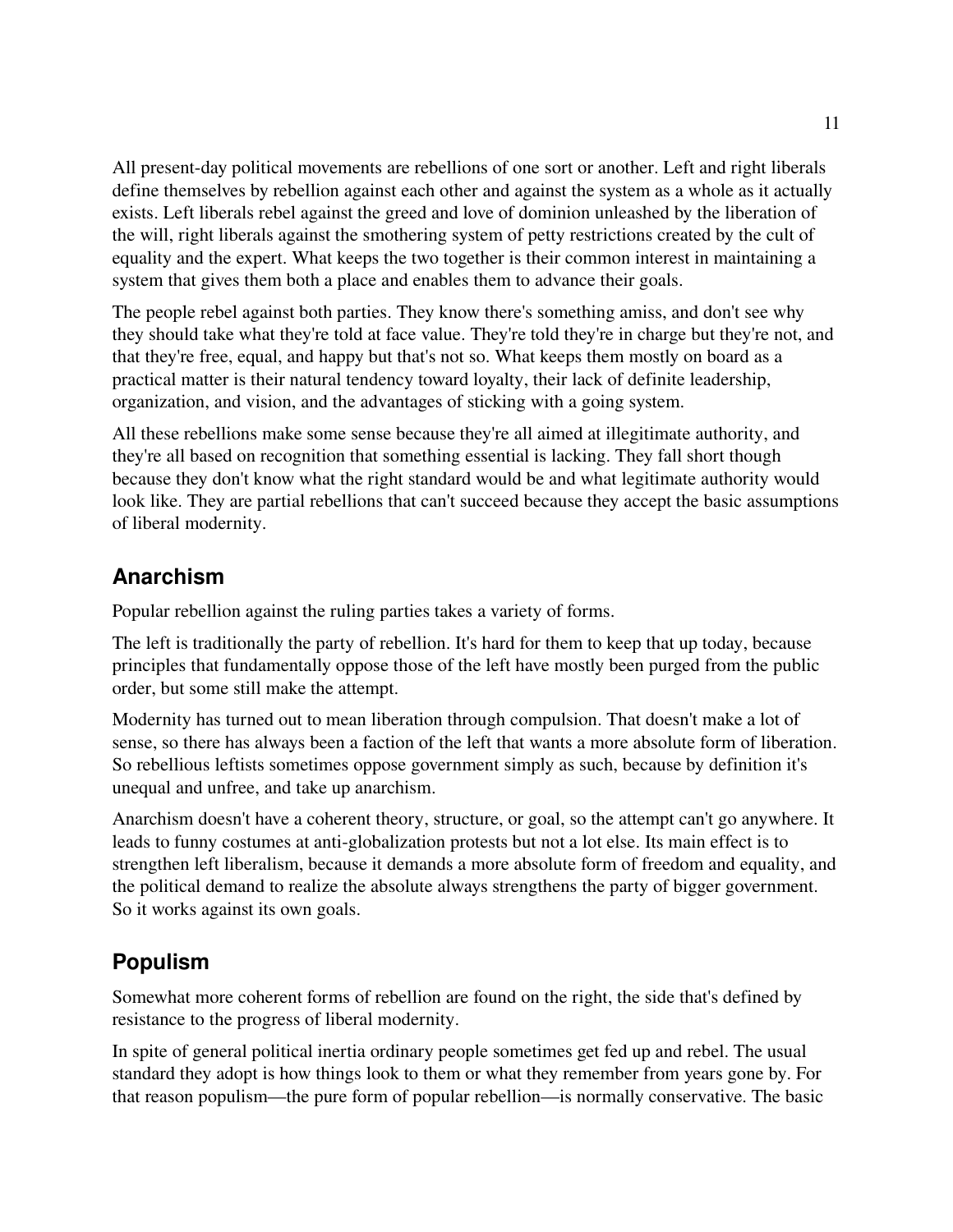idea is that everything will be OK if we just get rid of the weird stuff so things can go forward in a normal way.

At bottom, populism is rejection by the people of their rulers' outlook and authority to the extent it's at odds with their own sense of things. It's a popular vote of no confidence. People who run things of course don't like that. Their response is that the complainers are ignorant, irrational, and bigoted, and their demands should be ignored. They can't really be the people, because if they were they would want what the experts say they should want.

The Tea Parties are a case in point. People didn't like the big expansion of government activities and spending so they complained. The reaction was shock, incomprehension, and obscene mockery on major national TV networks. The response might have been more colorable if it hadn't been so abusive and extreme. Rejection isn't policy. The people are non-theoretical, so their views are usually poorly articulated and their goals shifting and inconsistent. Populism is a sign that something has gone wrong with the relation between the governing classes and the people, and when that happens something more developed than popular outrage is needed.

That's why populism never succeeds. It lacks organization, leadership, and vision, and can't develop them because once it does it's no longer populism. So it loses focus and gets distracted, and any victories it wins get reversed. Courts or legislatures reverse them or administrators find way to ignore them. Referenda on social issues—affirmative action, gay rights, and so on provide examples.

#### **Libertarianism**

So if something more coherent is needed, what do we do? The usual answer today is libertarianism. Libertarians try to satisfy the need for a definite focus and program with something clear and simple: leave us alone. If everyone looks after himself and his own, what happens will at least make sense to those involved. Why wouldn't that be better than what we have now?

If an ordinary person doesn't like the way he's governed, and wants a simple way to get rid of a mass of problems, that sounds good. A government that does very little won't do many bad things. It sounds especially good in America, where there's always been an emphasis on limited government. Even if it's too simple to be altogether believable, it still makes sense that how we're governed and the theory behind it would matter less if we were governed less.

In many ways libertarianism is a less compromising form of right liberalism. Right liberalism claims to free the human spirit from bureaucratic interference, but ends by accepting big active government. It's the view of a faction of the ruling class, and big active government increases ruling class control. How serious is right liberal opposition going to be?

Libertarianism cuts short the leftward slide by dogmatically limiting government to enforcement of property rights. That may be an effective way to curb suffocating bureaucracy, but it does nothing about other burdens on the human spirit, like commercialism and careerism. Libertarians want to free us, but the free spirit isn't the spirit that can do whatever it wants, which is an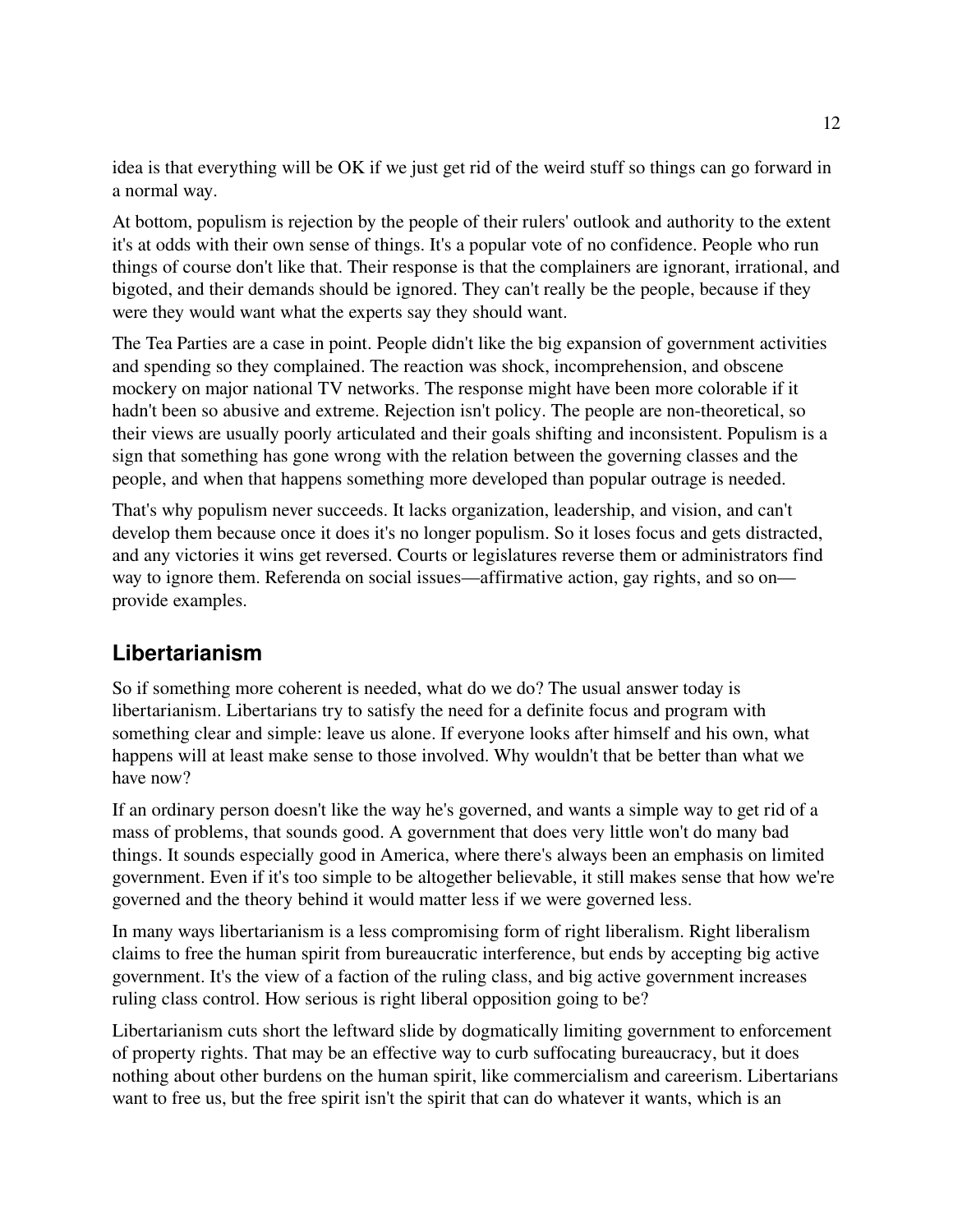impossible goal in any event. It's the spirit that has an opportunity to do something that makes sense and that matters.

That depends at least partly on setting, and libertarianism means an impoverished setting for human life. It emphasizes law, and makes it the basis of social order, but allows it no role other than protecting property. That implies a setting in which only economic issues are taken seriously. If something threatens property public authority is available to deal with the problem. If something threatens other interests it isn't. Everything else is a private concern that from the standpoint of basic social interests can go either way. That's not a setting in which the human spirit is likely to soar.

There are of course other problems for libertarians. Their theory assumes that everyone can look after himself, but none of us is able to do that at all stages of life. And they have no sense of a social order, so they're unlikely social reformers. They want to deal with political problems by getting rid of politics, and the way they propose to do that is by persuading people that internet entrepreneurs and science fiction fans have the right slant on things. That's not likely to happen.

#### **Social conservatism**

A problem with all the people I've discussed so far—right and left liberals, anarchists, populists and libertarians—is that they try to get rid of the defects of the liberal order by adjusting the power of its components rather than changing basic institutions and understandings. They try to deal with the antiworld created by liberal modernity from within that same antiworld.

Left liberals want to enhance the power of experts, professionals, and administrators. Right liberals want to give more scope to people who run particular institutions, from startup businesses to nation states. Anarchists want to get rid of power altogether, populists want to put the people in the driver's seat, and libertarians want to leave everything up to the independent individual. In each case the favored class is expected to follow its own habits, inclinations, and interests, and that, given the correct distribution of power, is supposed to lead to better things.

Social conservatives bring in an additional element. They have something in common with each of the other groups. Like left liberals, they think people sometimes need to be watched over and taken care of. Like right liberals, they believe in institutional independence. Like populists, they want to give popular ways and understandings more play. And like anarchists and libertarians, they want to get rid of the all-pervasive administrative state.

They differ, though, in favoring institutions and principles that are not part of liberal modernity. Official liberalism wants to channel all social life through institutions—expert bureaucracies, large businesses, global markets and the like—that our governing classes understand and control and that claim to be neutral facilitators of human purposes. Populists, libertarians, and anarchists want to cut back on the dominance of those institutions, but have no other institutions or standards to propose. The result is that they mostly just want to be left alone so they can do what they feel like doing.

Social conservatives in contrast emphasize informal, local, and traditional institutions—family,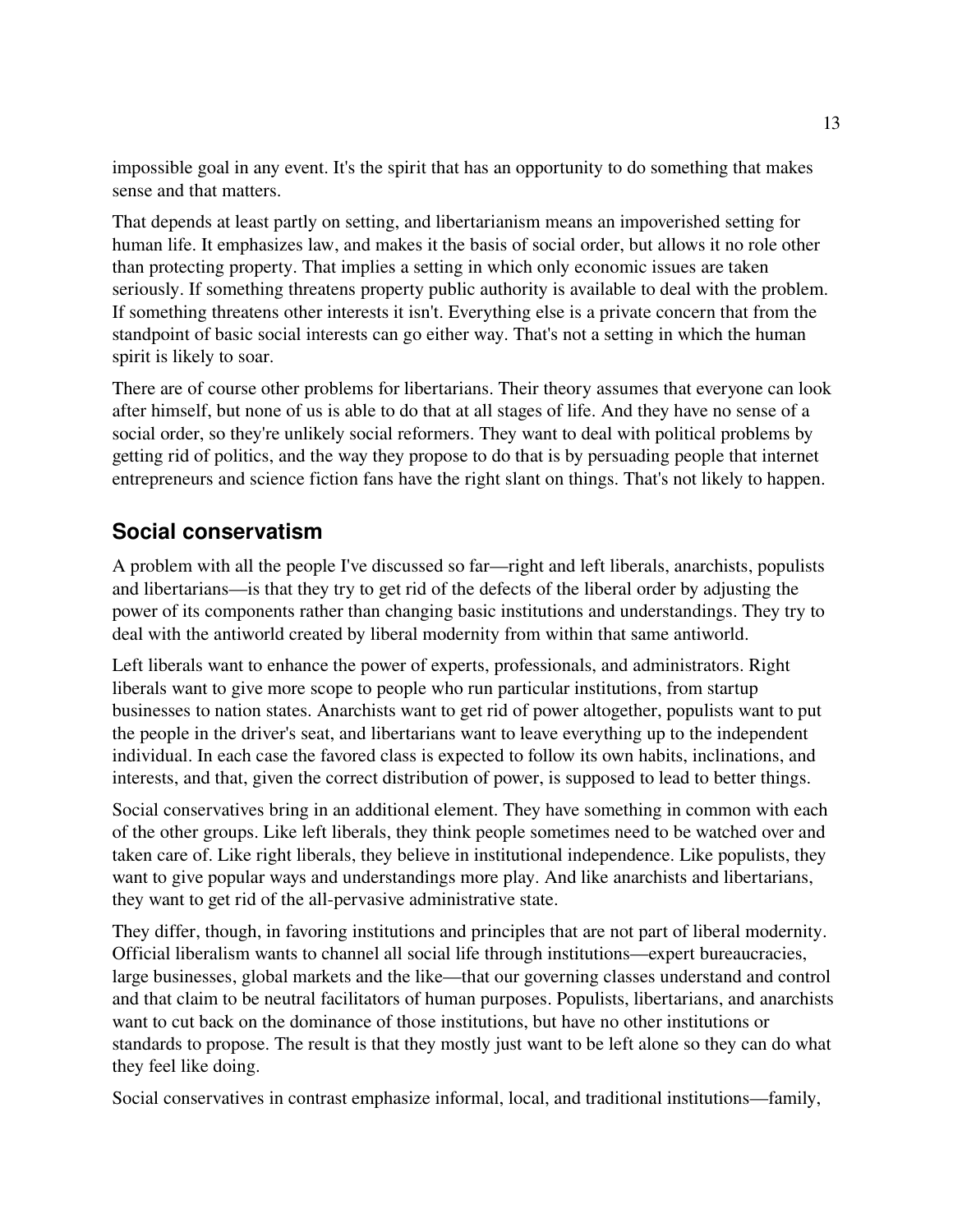church, local community, particular culture—that aren't part of the order defined by liberal modernity, and they want them to be guided by the standards and understandings that have traditionally informed them. So they add something quite different to the mix. From a general human standpoint social conservatives are normal human beings who accept normal aspects of social life. From the liberal standpoint now established, they're crazed radicals obsessed with the desire to impose arbitrary structures of oppression.

As that description suggests, social conservatives get a bad press, everyone in power hates them, and they always lose. Worse, they have a hard time explaining their position even to their own satisfaction because public discussion is so purely modernist and liberal. The result is that institutions like family, local community, and religion, and the distinctions that enable them to function, are viewed as irrational and hateful. Responsible people treat getting rid of distinctions like sex, religion, and cultural community as one of the basic responsibilities of government and all decent people. That's what's taught in the schools, that's what everyone says on TV, and no contrary arguments are publicly available. So it's hard to fight.

#### **Neoconservatism**

Neoconservatives try in their way to deal with that situation, but again they try to do so within the limits of liberal modernity.

The term includes a variety of people who want to strengthen and preserve liberalism by retaining some ties to the past and somewhat nonliberal values. Minimal neoconservatives are simply right liberals who push militant patriotism and who like the free market because it makes people disciplined and energetic. Others have broader interests and favor a more general social conservatism that sometimes involves a tailored version of Catholicism, natural law, or whatever.

Either way, the idea is to argue for social conservatism or at least greater social discipline as a way of propping up the liberal regime. The basic argument is that nonliberal elements—family, religion, prerational loyalties, and so on—are necessary for liberal institutions to survive, and since they're necessary they must be consistent with liberalism.

The argument never gets anywhere.

The problem is that liberalism is not necessarily consistent and stable long term. Liberal principles are progressive, so they get more and more demanding as time goes by. In the long run they suppress every nonliberal value and institution. So neoconservatism always gives ground and eventually concedes every point at issue. Its goal is to maintain the presence of nonliberal concerns in social life and public discussion, and the price it pays is subordinating them to liberal principles. The practical effect is to make those concerns ineffectual.

### **Catholicism**

To summarize: we've seen that liberal modernity, which claims to be a modest, tolerant, and rational outlook that lets everyone follow his own best understanding of how to live, is actually an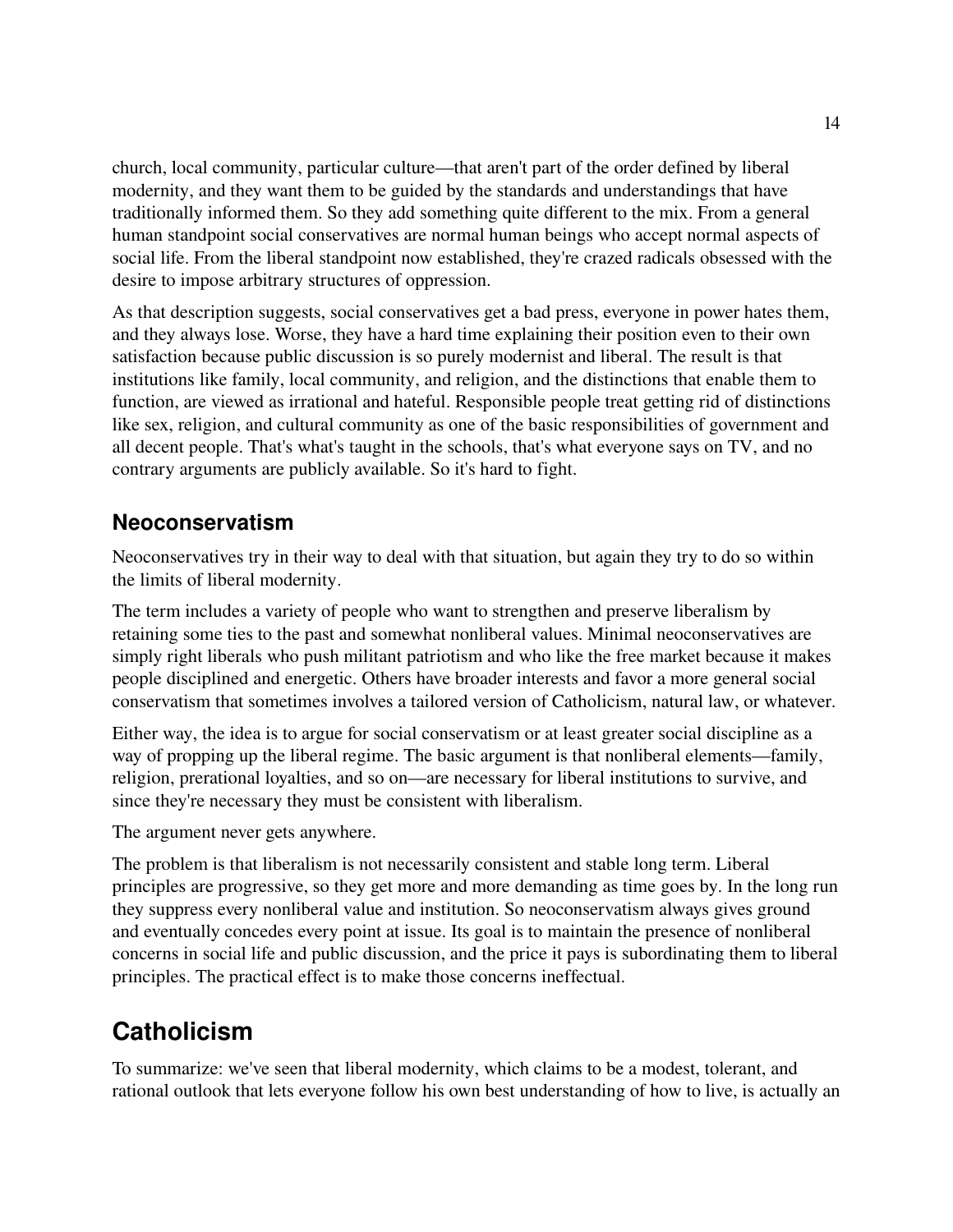increasingly aggressive and imperialistic system that ultimately insists on regimenting and transforming the whole of life.

When it's as dominant as it is today, the natural response is to try to deal with the problems it creates without contesting basic principles. That's what right liberals, left liberals, anarchists, populists, libertarians, and neoconservatives all try to do.

It's what Catholics try to do when they join those movements.

It can't work, because the logic of freedom and equality as ultimate standards is too exacting. They eventually eat up all limitations. That, unfortunately, is likely to make liberal modernity an extremely stable system—what I've been calling an antiworld—until it becomes altogether unworkable. So the struggle for a social order consistent with Catholicism or even some version of common sense and natural law may well be a long one and suffer a lot of reverses.

So we should hope for the best but prepare for the worst. The future is in God's hands, and we can only do our best. What we need more than anything else in our situation is a point of view that is intellectually and institutionally independent of liberal modernity. The problems all mainstream movements of resistance run into show that you're not going to get anywhere unless you can appeal to an intellectual tradition and structure of authority that's different from the one now in control. I have no idea where such a thing could be found other than in the Church and its teaching. Above all, we have to stick with Peter.

The basic point to remember in all this is that truth must come first. The way you get out of an antiworld is by remembering the real world and making it the standard. You don't give up basic points that admit the legitimacy of what you detest for the sake of apparent practical advantage. And putting truth first especially means that God—the truth that transcends and orders all other truth—comes first.

Re-establishing truth let along God as the most basic principle of social order sounds alarming to most people today because we're all liberals at least in part. We need to step back and think what making God the standard means and what the alternatives are. It doesn't mean establishing a theocracy that looks like Iran only with Grand Inquisitors instead of Ayatollahs. It means accepting the obvious final standard for any complex of discussions that deal with basic issues: what is true. That can be done without violent revolution or throwing people in jail or immediate radical change of particular institutions. All that's needed to turn the corner is changing how things are discussed.

Any coherent discussion is always going to have some final standard. Whether that standard becomes tyrannical depends mostly on how it's applied. If you apply the standard "let's all be happy" by shooting everyone who doesn't seem happy, that would be tyrannical. If you apply the standard "man needs God" by doubting human virtue and wisdom, including your own, that wouldn't be tyrannical.

I've explained how equal freedom as a final standard becomes tyrannical because its demands eventually become unlimited, and because it's secular, which most often means it's something we can know all about and achieve through straightforward practical means like force.